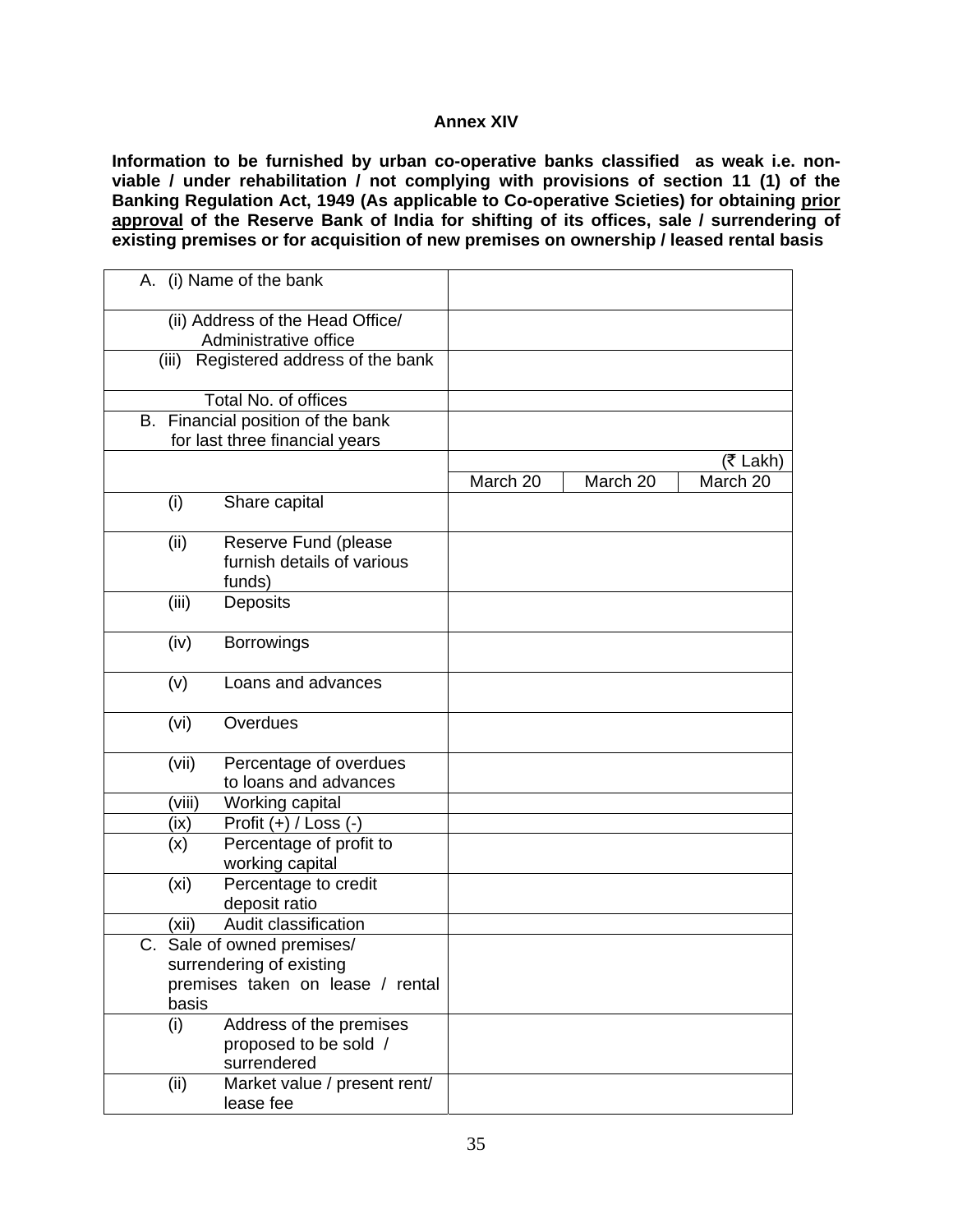| (iii)  | Total floor space                                               |  |
|--------|-----------------------------------------------------------------|--|
| (iv)   | No. of staff members                                            |  |
| (v)    | Addresses if the lessors/                                       |  |
|        | owners of the premises to                                       |  |
|        | be                                                              |  |
|        | taken on lease/rent                                             |  |
| (vi)   | Whether any of the bank's                                       |  |
|        | board members or their                                          |  |
|        | relatives have financial                                        |  |
|        | interest in leased/rented                                       |  |
|        | premises                                                        |  |
| (vii)  | Utilisation of the present                                      |  |
|        | premises if retained after                                      |  |
|        | shifting.                                                       |  |
| (viii) | The reasons for selling /                                       |  |
|        | surrendering                                                    |  |
| D.     | Acquisition of new premises on                                  |  |
|        | ownership / lease/ rental basis                                 |  |
| (i)    | Name and address of the                                         |  |
|        | premises                                                        |  |
| (ii)   | Name and address of owners                                      |  |
|        | from<br>whom<br>premises                                        |  |
|        | property is to be purchased /<br>taken on lease or rental basis |  |
|        |                                                                 |  |
| (iii)  | Estimated cost / amount of                                      |  |
|        | lease or rent / taxes etc.                                      |  |
| (iv)   | Actual floor space                                              |  |
| (v)    | Whether any director/office                                     |  |
|        | bearers or their relatives have                                 |  |
|        | financial<br>the<br>interest<br>in                              |  |
|        | premises                                                        |  |
| Е      | In case the sale / purchase of                                  |  |
|        | the premises at C&D above                                       |  |
|        | involves shifting of bank's office                              |  |
| (i)    | Name and address of the                                         |  |
|        | premises from which office/                                     |  |
|        | is/are<br>departments                                           |  |
|        | proposed                                                        |  |
|        | to be shifted.                                                  |  |
| (ii)   | Licence No. / Permission for                                    |  |
|        | opening the above offices /                                     |  |
|        | department                                                      |  |
| (iii)  | (a) Name and address of                                         |  |
|        | premises<br>which<br>the<br>to                                  |  |
|        | above                                                           |  |
|        | office/department is/are                                        |  |
|        | proposed to be shifted.<br>(b) Total floor space of the         |  |
|        |                                                                 |  |
|        | new premises.                                                   |  |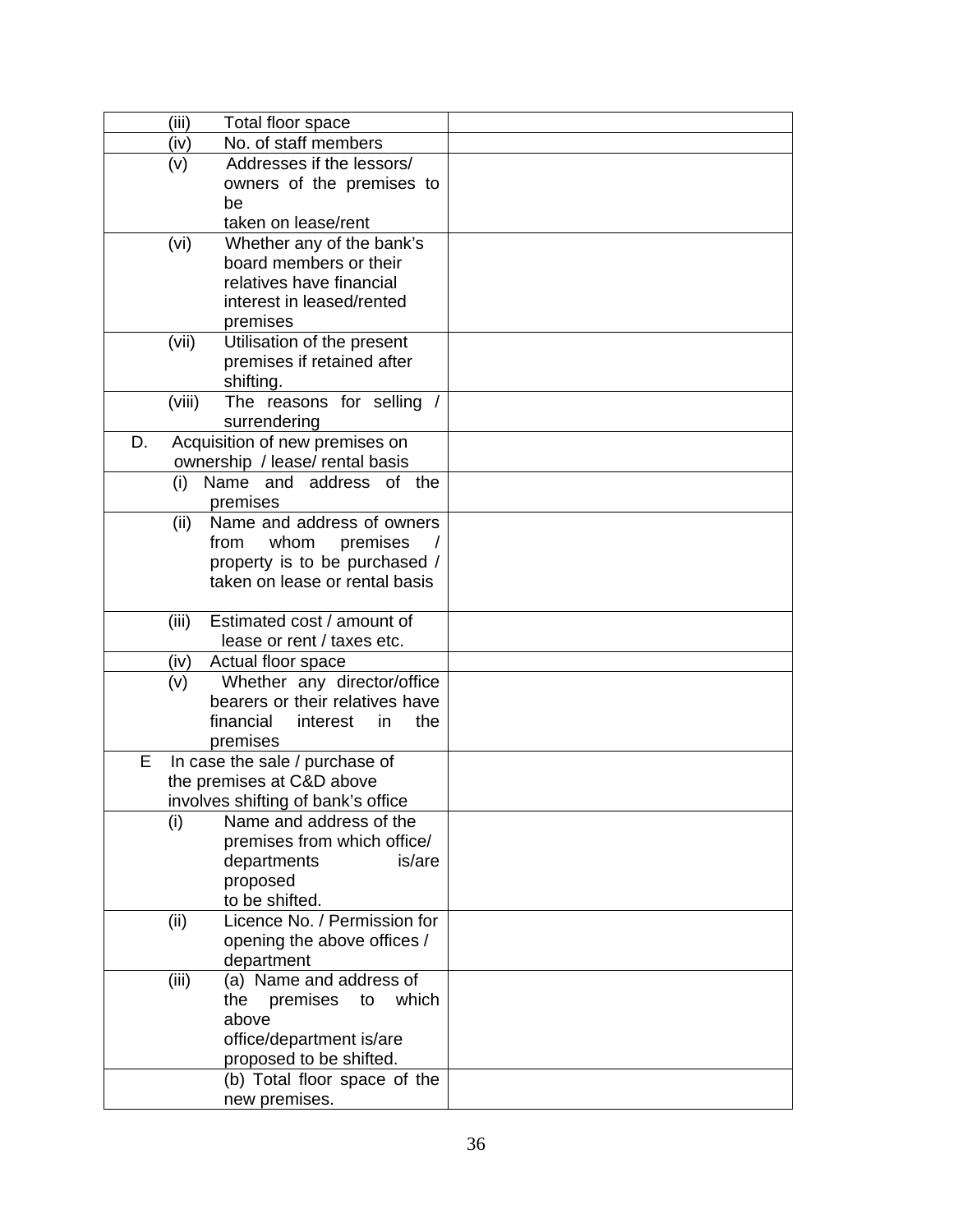| (iv)<br>Distance<br>the<br>between                                        |  |
|---------------------------------------------------------------------------|--|
| premises at (i) and (iii) above.                                          |  |
| (a) Whether all departments/<br>(v)<br>entire office of the bank          |  |
| presently functioning<br>at                                               |  |
| address at (i) above are / is                                             |  |
| proposed to shift.                                                        |  |
| (b) No. of staff to be shifted                                            |  |
| to the premises at (iii) above                                            |  |
| If answer at (v) (a) is "no",<br>(vi)                                     |  |
| please indicate -                                                         |  |
| (a) Name of all departments                                               |  |
| offices<br>functioning<br>at                                              |  |
| existing premises.                                                        |  |
| (b) The departments which                                                 |  |
| will continue to function at the                                          |  |
| existing place after proposed                                             |  |
| shifting                                                                  |  |
| (vii) Reasons for shifting<br>F.<br>(i) Whether the                       |  |
| city/town in which the office /                                           |  |
| department in question is / are                                           |  |
| located is a semi-urban, urban or a                                       |  |
| metropolitan centre? Please                                               |  |
| specify.                                                                  |  |
| (ii) Whether the locality to which                                        |  |
| the office/department is to                                               |  |
| be shifted is -                                                           |  |
| predominantly<br>a.                                                       |  |
| residential                                                               |  |
| b.<br>predominantly                                                       |  |
| commercial                                                                |  |
| industrial area<br>C.                                                     |  |
| (iii) Are there<br>any branches of<br>urban co-operative<br>another<br>or |  |
| commercial bank within 400 meters                                         |  |
| from the new location? If so, give                                        |  |
| details<br>(i.e.<br>their<br>names<br>and                                 |  |
| distance from the new location)                                           |  |
|                                                                           |  |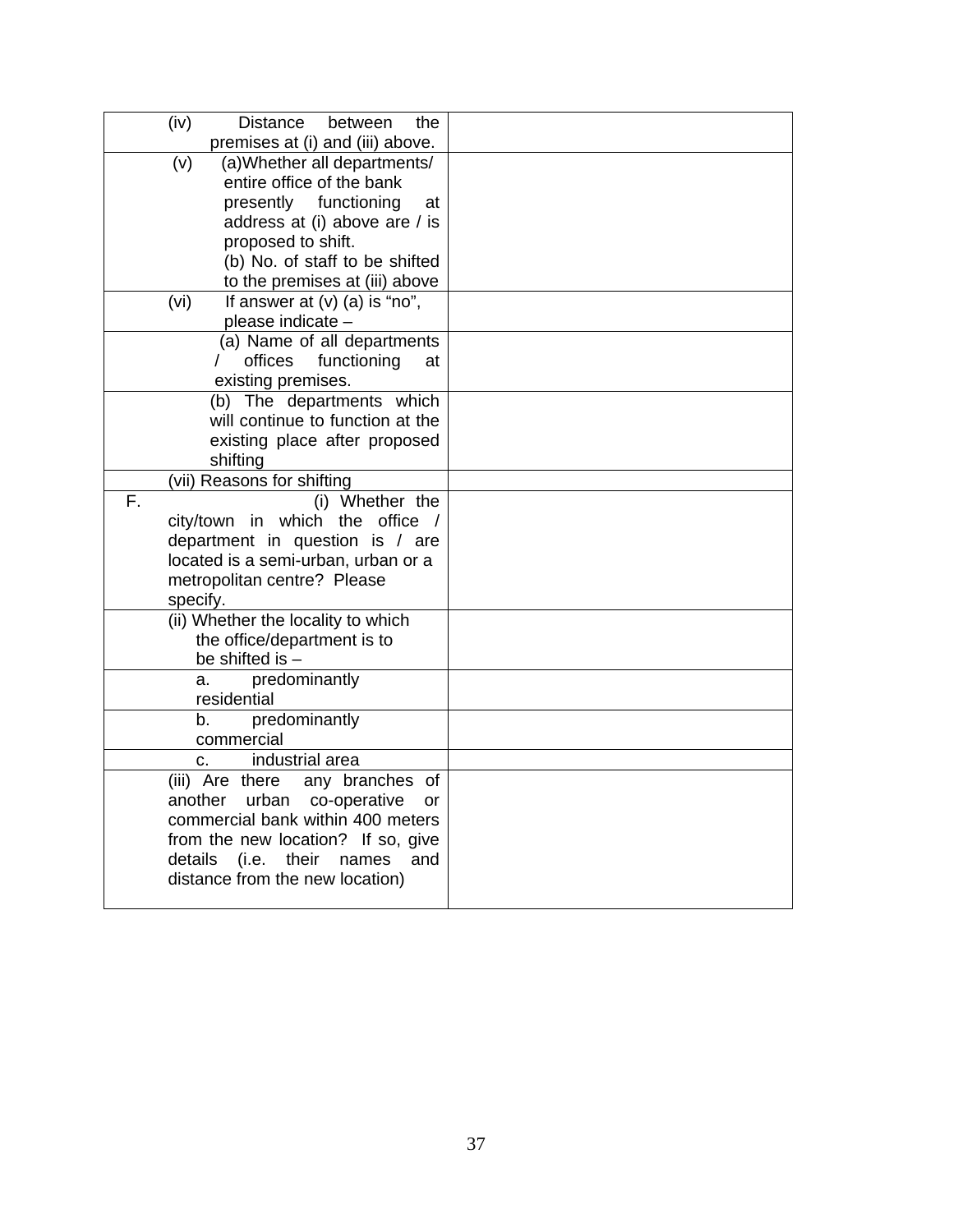| (iv) Is any other urban co-op. or<br>commercial bank also located in<br>the same building to which the<br>office / department is proposed to<br>be shifted or in a building adjoining<br>or opposite to it? If so, give details.<br>If answer to items (iii) or (iv) is "yes"<br>please enclose a sketch-map<br>showing location<br>of (a) existing<br>and proposed premises and (b)<br>other banks within 400 meters of<br>the<br>existing<br>and<br>proposed<br>premises) |                                                                                                                                                                           |
|-----------------------------------------------------------------------------------------------------------------------------------------------------------------------------------------------------------------------------------------------------------------------------------------------------------------------------------------------------------------------------------------------------------------------------------------------------------------------------|---------------------------------------------------------------------------------------------------------------------------------------------------------------------------|
| (v) The bank may conduct a quick<br>survey of the area to which it<br>proposes to shift its office and<br>enclose a survey report indicating<br>inter-alia:                                                                                                                                                                                                                                                                                                                 |                                                                                                                                                                           |
| a. population of the area;                                                                                                                                                                                                                                                                                                                                                                                                                                                  |                                                                                                                                                                           |
| b. Geographical limits of the area;                                                                                                                                                                                                                                                                                                                                                                                                                                         |                                                                                                                                                                           |
| c. No. of offices of urban co-op. and<br>banks in the area<br>commercial<br>(mention names of the banks)                                                                                                                                                                                                                                                                                                                                                                    |                                                                                                                                                                           |
| d. Types of economic activities<br>carried on in the area                                                                                                                                                                                                                                                                                                                                                                                                                   |                                                                                                                                                                           |
| Existing level of banking<br>е. –<br>business of the branch which is<br>proposed to be shifted.                                                                                                                                                                                                                                                                                                                                                                             |                                                                                                                                                                           |
| f. Types of estimated banking<br>business expected at the new<br>location                                                                                                                                                                                                                                                                                                                                                                                                   |                                                                                                                                                                           |
| volume<br>of banking<br>Total<br>g.<br>business expected at the end of 2<br>years from date of shifting                                                                                                                                                                                                                                                                                                                                                                     |                                                                                                                                                                           |
| shifting of administrative offices).                                                                                                                                                                                                                                                                                                                                                                                                                                        | (The information against item F(v) is to be submitted only in cases of shifting of a<br>branch or banking departments of a branch to another locality and not in cases of |
| G. Please enclose a map indicating<br>the<br>$\sqrt{2}$<br>location<br>boundaries<br>of<br>the<br>proposed locality.                                                                                                                                                                                                                                                                                                                                                        |                                                                                                                                                                           |
| H. In case of proposed-shifting of<br>Head Office/Administrative Office                                                                                                                                                                                                                                                                                                                                                                                                     |                                                                                                                                                                           |
| (i) Will the bank's registered address<br>also be changed or not?                                                                                                                                                                                                                                                                                                                                                                                                           |                                                                                                                                                                           |
| Will<br>bank's<br>(ii)<br>the<br>bye-law<br>need                                                                                                                                                                                                                                                                                                                                                                                                                            |                                                                                                                                                                           |